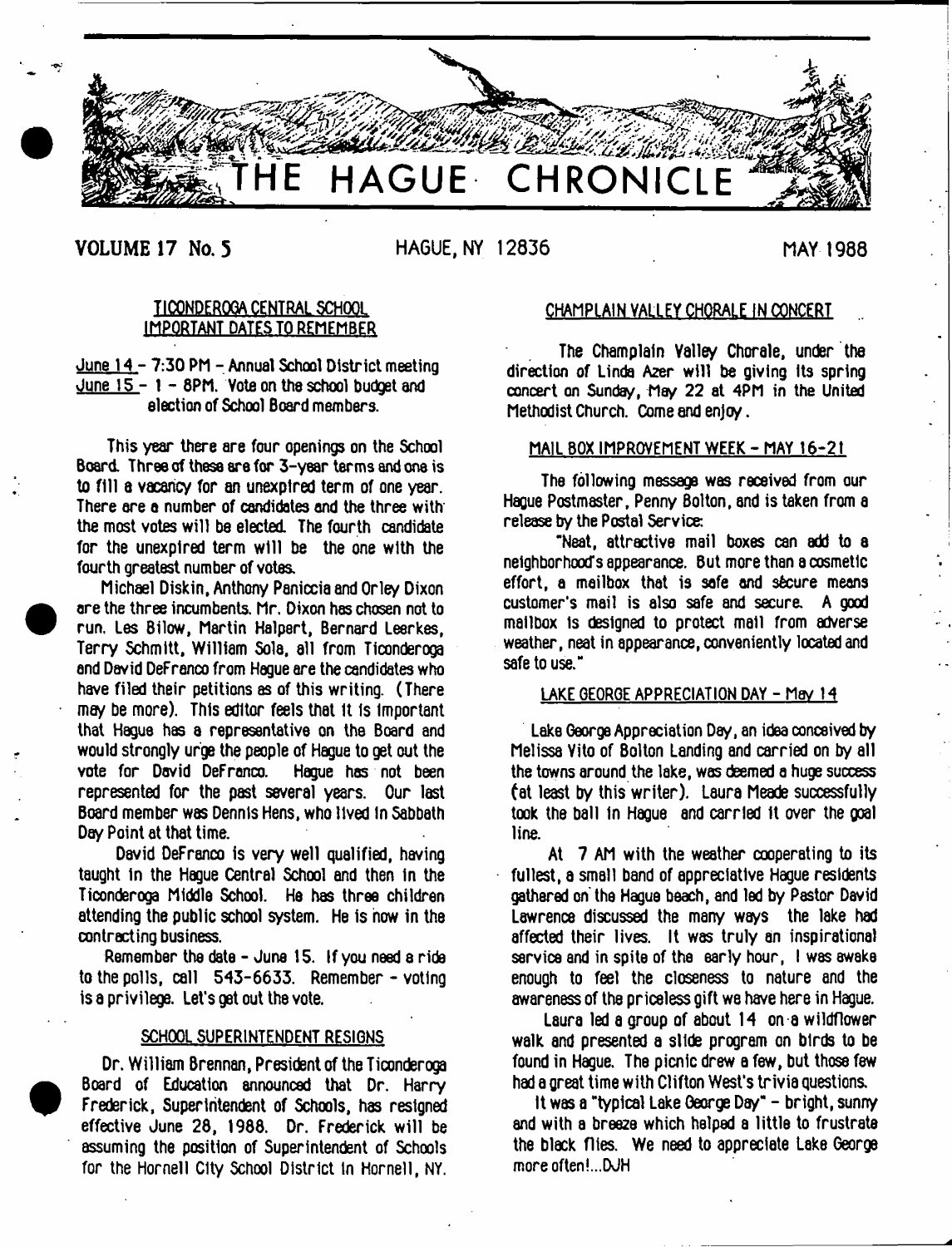### HAGUE HISTORICAL SOCIETY

An evening program and a daytime bus trip are the next two highlights for the Hague Historical Society members and their friends. On Wednesday, May 25, Or. Peter Cook and his wife Marjorie will describe Cook family hisotry es ft applied to the political, economic aml social life of Ticonderoga in the 19th century- On Thursday, June 2, a day-long bus trip will feature visits to three historic homes in the Hudson River area.

First stop will be "Lindenwald", the recently restored home of Martin Van Buren, 8th president of the United States and also, once a governor of the state of New York. Next stop, "Olana", which was the beautiful home of famed artist, Frederick Church and his wife. The house, designed by both Church and his wife, is remarkable for its unusual Persian and Near East architecture and for its breathtaking views of the Hudson River Valley. Then the tour group will enjoy their own picnic box-lunch on the banks of the Hudson at "Clermont." "Clermont" is the charming home of the prominent Livingston family--the family that sponsored and helped finance Robert Fulton's steamship enterprise. The tour will conclude with a tour of the house and of the grounds. Then, the return to Hague.

The cost of the day including bus trip and admission at each historic home is fifteen dollars (\$15) per person.

The tour is limited to thirty. Anyone interested in signing up for this trip should call now to make a reservation. Tel. number in Hague, 543-6176. The date is June 2. Bus leaves Hague Baptist Church perking lot at 7:30 AM.

The Cook Family program with talk and photographs, old diaries and letters and memorabilia of great local interest, is open to members and to guests. Hague Historical Society meets that night at Hague Baptist Church Annex (Rt. 8) Wednesday, May 25. Social hour at 7:30 PM. Program at 8:00 PM.

### TICONDEROGA FESTIVAL GUILD

Once again the Ticonderoga Festival Guild looks forward to its summer schedule. Two pre-season events head the 1988 season: one, a benefit', an enchanting chamber concert already presented on Sunday, April 17 by the Middlebury Chamber Orchestra and two, the "President's Party" (Festival Guild president Dorothy Henry) to be given on Sunday

afternoon, July 3 hosted by Mr. & Mrs. Albert Lawrence at their home "Island Harbor House."

Then, on five Tuesday evenings during July and August a variety of entertainments w ill be presented at the Ti Festival Tent on the Ti Village Green. On July 12 at 8:00 PM the Vermont Jazz Ensemble will take center stage followed by the traditional Wine and Finger Food Reception. Successive Tuesdays w ill Include Blue Grass (Inc. famed McLain Family Band on July 19), Vintage Brass, Vanaver Caravan (Dance) and Saratoga's superb "Racing City Chorus."

The Guild is always particularly proud of its award-winning ARTS TREK program. This w ill be the sixth season of free entertainments for children on Wednesday mornings at 10:00 AM under the yellow and white striped Festival tent. Programs range from the famous Bennington Puppets on July 6 to folk dance; from fantasy ( "Sea Girl") on July 13 - and mime theatre to music. ARTS TREK is possible only because of generous member contributions plus grants from the New York State Division for Youth, the Essex County Youth Bureau and the International Paper Company Foundation.

Grants and ticket sales do not cover costs for the evening programs. Membership contributions and ticket subscriptions are also important ingredients in the Festival's well being. In addition, member support boosts morale—reenforces the Board's faith In Its aim: to bring a high quality summer series to this area at low cost. (The Ti Festival Guild is an all volunteer organization with only one paid Executive Director.) The Guild is proud each year to list In its program book the names of its supporters.

Season tickets for all five evening performances is \$20. General single admission--\$6.00. Senior Citizens--\$5.00. Students—\$4.00.

For ticket Information please call Dorothy Henry in Hague (543-6633) or Executive Director Carolyn Merritt at the Festival Guild office In the Cummins Bldg. (Ti Chamber of Commerce), Montcalm St. Ticonderoga. (585-6716).

\* \* \* \* \* \* \* \* \* \* \* \* \* \* \* \* \* \*

The kiss of the sun for pardon The song of the birds for mirth One is nearer God's heart in a garden Than anywhere else on earth.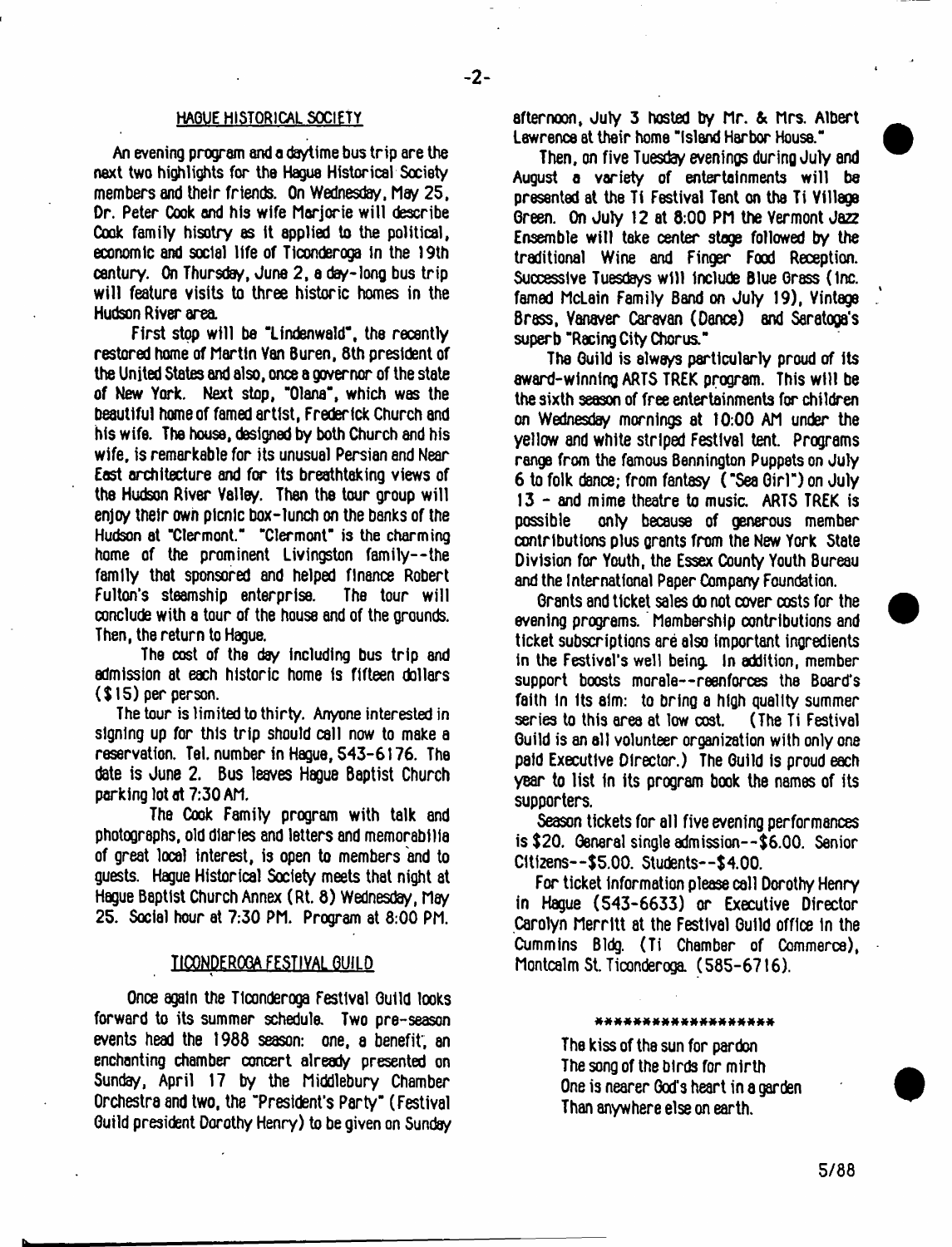# ZONING BOARD OF APPEALS - 4/29/88

A public hearing for Fenimore variance was held on April 29. At the meeting following, no action was taken since the application was withdrawn.

A request for interpretation of 9.010 (252 addition to existing building) was requested. Postponed to May so that board members can consider.

In Variance  $*66-88$  request by Maggiolo to raise 6 ft. fence to 10 ft. at Lighthouse Point property, on Lakeshore Garage side. Public hearing Is set for May 26 at 7 PM.

# TOWN BOARD-6/10/88

Kathy Santaniello asked about the updating of zoning changes and was advised they would receive consideration by next meeting by Supvr. Bolton. Only one bid was received for screened sand. Pat Armstrong's figures were \$6.00 a yd. and \$2.75 a yd. per specifications. Referred to Highway Dept.

Letters and communications included: letter from John Kaufman, Supvr. Landfills, on cooperative recycling between towns. Our town will recycle - papers being our first attempt. Papers should be put in paper bags (do not tie. String gets tangled In machines).

The town of Ghent proved the need for liability insurance, ss the result of Supreme Court's decisions against It In two lawsuits. Taxes were increased to help pay judgments. A review of our insurance In competitive bidding resulted in excellent coverage at a saving of \$10,000. Tom Lawson, Warren County lawyer informed the supervisor that we CANNOT grant Fish and Game Club property tax exemption. He also contacted us for re: Clough, Harbour & Assoc, on landfill closure design plan. Hague's cost In this project will be \$28,950.

Resolution  $*12-88$  was a request to county to establish a speed lim it on West Hague Rd. & New Hague Rd.

Fish and Game requested availability of town park for Bass Tournament - June 18 & 19, and Craft Fair, August 6 & 7. They plan to sell food those days. Request granted.

The possibility of a town van for use by seniors, etc. has been mentioned and Supvr. Bolton is looking for funding.

An on-site sewage treatment improvement project for Lake George has been proposed by APA.

Sewage is our MOST important concern today.

In other business: Tim Costello resigned as planning board chairman but will remain as a member. Karen Laundree assumes chairmanship.

Thanks to Don Smith and all involved in school cleanup.

Excellent report on town park program which uses senior citizens In collecting launch fees. Last year fees collected to date on honor system at \$5 per This year with attendants (senior clt1zens)\$ 1,121. Even with fees raised to \$10 , you can see honesty works best with a little help.:. Payroll costs in 4 weekends has been \$239.80. Incidently, there are openings for a few more part time attendants - male or female. Thank you, Park Commission for suggesting thls.approach. The board approved the following for commercial use (motels, etc) purchase of 50 tickets (\$7 launch) or 100 tickets for \$600 (\$6 launch).

A letter from David Gaskell, executive director of Division of Equalization and Assessment was received by Michele Gautreau, chairwoman of the Hague Equalization Committee, assuring us that there have been significant steps taken to Improve assessment equity in Hague and Ti school taxes. We will keep you informed 8s we get additional Information.

On May 17 an informational meeting will be held at 7PM in the town hall re: Community Centre proposal. The committee would like to see as many residents as possible at this meeting. Try to be there.

A;, few items of unfinished business were: it was decided to continue our association with Westel Communications on a per call basis.

Board of Assessment Review still has a vacancy. If you are Interested, get application at town hall.

Hague revaluation will be completed in five weeks.

Frank Swlnton will do a dog evaluation.

Resolution  $413-88$  was new business and transferred \$50,000 from unexpended balance general funds account. Board of Supervisors of Warren county passed about 75 resolutions - Supvr. Bolton considered worth mentioning (for our area) 1. Request to state for extension of time limit for landfill closures... 2. To reduce coyote population in the Adirondacks.

Weatherization grant application of 50*%* funding for use at town shed or hall will be made.

Terrace Rd. Assoc, will be notified of what needs to be done by that group for the winter maintenance of Terrace Rd.

Again junk cars were discussed.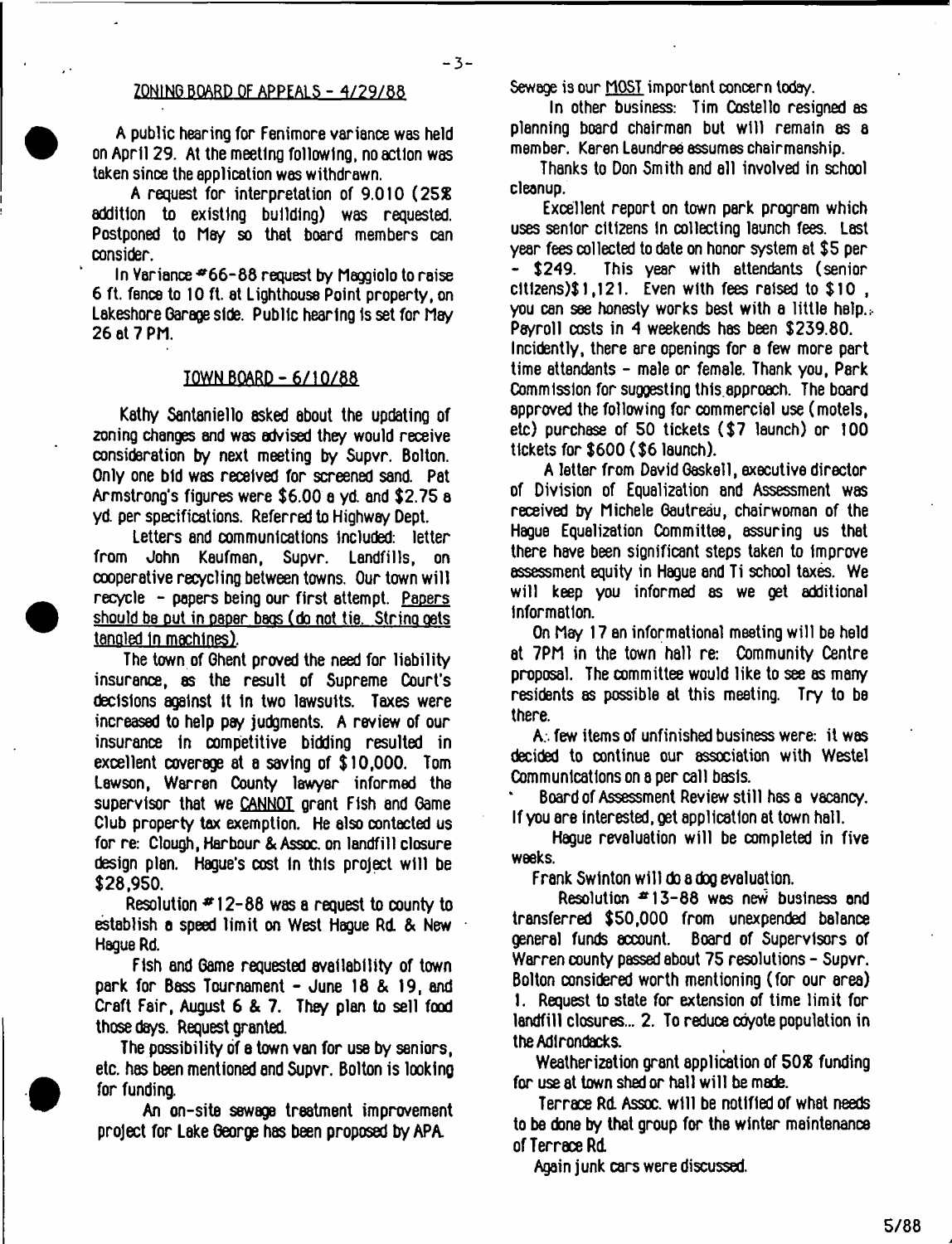### PLANNiNO BOARD

The May 5, 1988 Hague Planning Board meeting began with 2 public hearings:

 $*1$ . The Ambra 2-lot subdivision which required a variance for the creation of a SO' lake access lot for the use of a single family residence located on the west side of NYS Rt 9N . No building may be constructed on the 50' access lot The 2nd lot has 150' of lake shore, plus land on the west side of NYS Rt. 9N. Each newly created lot meets the required minimum lot size for its zoning district. Each lot is restricted to one principal building. This subdivision has been approved by the APA, the ZBA and the Planning Board, pending receipt of the completed survey working showing the final lot lines of the two new lots on the surveyor's mylar.

\*2. The Jacques Thlbeault minor 4-lot subdivision located north and south of Rt. 8. A decision was postponed until the June 2 meeting since additional information is required.

Donna Wardlaw, Esquire, and Robert F. Bristol, Principal of Saratoga Associates, representing Twin Peaks Associates, Inc., reviewed the current status of the proposed major subdivision named, "The Sugar Bush at Snug Harbour." Property proposed for this subdivision includes lands of Frank E. Carney, John K. Carney. Sr. and Dennis & Pamela Hens and is located at the foot of Tongue Mt., east and west of NYS Rt. 9N at Sabbath Day Point. Mr. Bristol said that the property on the east side of 9N to be used for this proposed development containing 2.7 acres and having 10 townhouses, a community bath house, parking spaces for 70 cars and dock spaces for  $60+$ homes proposed for the west side of 9N, would utilize a wastewater treatment facility to be constructed on the site of the existing burrow pit, presently being used for the excavation of sand and gravel on the west side of 9N. The lakeside townhouses would have 2ero lot line with the remaining lakeside land in common ownership of a Homeowners' Association.

The Snug Harbour proposed project is a Class A & Class B Regional Project and therefore, is subject to review by the Adirondack Park Agency, The Hague Planning Board and other agencies that have jurisdiction to issue required permits. As of this May meeting the applicants' application has been deemed Incomplete by the APA, according to Chairman Costello.

The Fenimore application for a variance for a Travel Trailer Park, proposed for land bound by Mt. View Rd & Rt. 8 was withdrawn, since the park is to

be limited to 10 sites which would not require a variance.

The application of George Maggiolo for a variance to erect a 10' high fence along the north line of his property known as "Light House Point" (the former Dock 'n Dine property) received no recommendation to the Zoning Board of Appeals since the application was deemed incomplete.

# LONG RANGE BASIN PLANNING

"We have three major concerns for the Lake George Basin - water quality, aesthetics, and significant natural resources." So stated Greg Hill, APA's Lake George Basin Planning Coordindator at a presentation made to the Hague Planning and Zoning Board of Appeals members recently. He and John Banta, Director of Planning for APA were in Hague to present recommendations by the consulting firm of Rogers, Golden & Halpern, for the long range planning for the Lake George Basin.

We have mentioned before the intermunicipel agreement entered into by Hague, Horicon, Lake George, Bolton Landing, Queensbury and Lake George Village, the Lake George Park Commission, APA, and Warren County Office of Planning and Community Development, to work on the needs for the future of L.G. Park as developed i.n the Task Force report Banta said "Complicated technical advice from the firm ' on significant natural resources and soil sensitivity policies for storm water management and on-site septic system inspection policies have been portrayed on maps prepared to show by codes the factors of these categories. Each town will have its own set of maps."

All significant ecological resources (wetlands, endangered wildlife & plants, ancient timber stands, etc) are recommended for consideration. Supv. Bolton said "the next hot spot for development is Hague and our boards should be prepared."

A meeting will be held on June t In Lake George for final presentation & public input

Copies of the Rogers, Golden, Halpern report may be picked up at Hague Town Hall by any interested party.

\*\*\*\*\*\*\*\*\*\*\*\*\*\*\*\*\*\*\*\*\*\*\*\*\* BORN: to "Snip" - tripletslll Names are "Bo", \* Jangles" and "Klddo". "Snip" belongs to Kelly Yaw, daughter of Town Justice & Mrs. Kenneth Yaw, West ^ Hague Rd. The birth of lamb triplets is a very rare event. Without benefit of doctor or hospital, Kelly end her mother, acting as midwives, assisted "Snip" in the birth.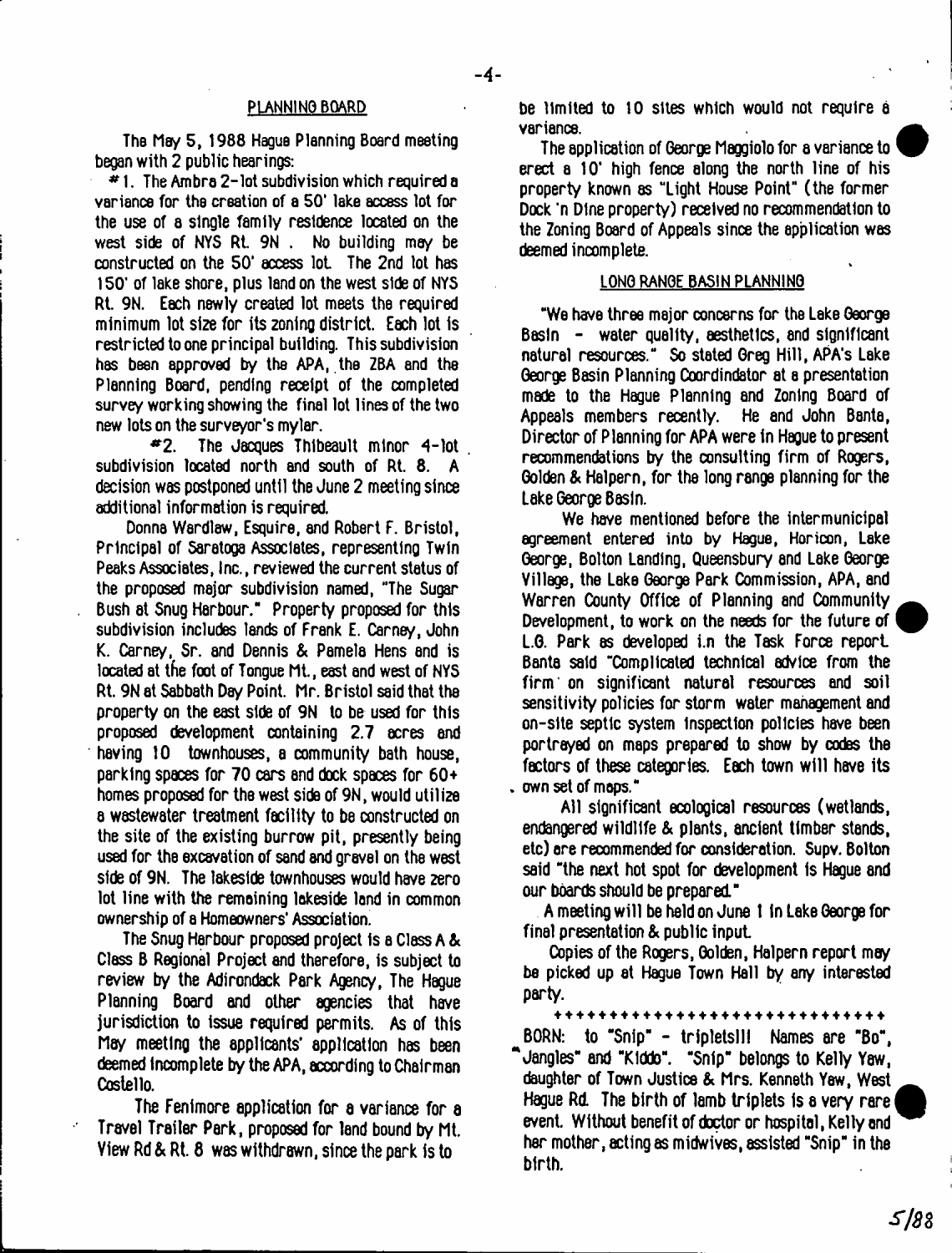## WILLY C'S APRIL/MAY WEATHER NOTFS

April, in some ways, was more like one expects in March. It was breezier than March, with the highest velocity at 43 1/2 MPH recorded on April 11. The high temperature for the month was 69 on the 26th. The low, lakeside, on the 16th was  $29^{\circ}$ ,  $22^{\circ}$ <br>mountaintop the same day. Our mountaintop mountaintop the same day. observatory.rejoiced in another two Inches of snow on the 15th. Unfortunately at lakeside we could not share in this celebration. We had a total of 2.96" of. rain for the month end a gain of one hour and twenty four minutes of daylight. It seemed like there were more cloudy days than sunny ones, yet some sun managed an appearance, at some point, on at least 25 days in the month. Temperatures also ranged in the 40's and 50's for 20 days out of the month. The most interesting'aspect of April to this chronicler was the sighting, in these parts, of relatively rare birds and animals.

As you may possibly have guessed, April was not one of those memorable months, but good friends, do not despair, because now we are well into May and spring has arrived in all of its glory. True, the early days continued windy, but there have been more full sunny days, the temperatures have broken into the 70's on five days out of eleven so far, with a reading of 77 1 /2 on the 5th. The water temperature at 9:15 AM May 11 was 42®, the air temperature 58®. Mother's Day weekend, the 7th and 8th, was spectacular. One could watch, with great joy, spring bursting forth. The Shadblow blossomed out before one's eyes, leaf buds along the shoreline unfurled unveiling those wonderful shades of green that only spring can bring. These colors are now marching up the mountainsides as the warm weather continues. What a sight! As are all the seasons here at Lake George, spring Is very special. Make certain that you take the time to enjoy It But let us not become too complacent with all this euphoria, there is a frost warning out for tomorrow morning (May 12). And that's the weather here at Lake George.

## AMERICAN LEGION

Hague Post 1538, American Legion, w ill again this year conduct Memorial Dey services in honor of our deceased veterans. The event this year will take place on the traditional Memorial Day, Monday, May 30, at 10:00 AM at May Memorial Oemetery, Immediately followed by a second brief observance at Hague Cemetery. The public is invited and urged to attend these tributes to our honored dead.

This is an appropriate time of year for a brief word regarding American flag etiquette. Disposal of soiled, tattered, or badly faded flags should be by burning only, and anyone who has such a flag is urged to turn it in to sny local Legion member, as the post will conduct a flag burning ceremony during the summer.

Replacement American flogs of all sizes ore available from Post 1538.

Next regular meeting of Hague Post will be held at the Legion Home on Wednesday, June 1 at 8:00 PM, conducted by newly elected Commander Kenneth Gibbs. Members and guests of the post will gather at 4:00 PM on Memorial Day to enjoy the first steak roast of the season.

### COMMUNITY CENTER

On Tuesday, Msy 17 at 7 PM an informational meeting on the planned community centre will be held. All residents ere urged to attend.

#### SENIOR CITIZENS CLUB

On May 11 the Senior Citizens took a trip to the Chapman and the Hyde Museums, Glens Falls, with a lovely lunch at the Queensbury Hotel adding to the pleasantries. Ethel Andrus had planned the trip and we must say "thanks". Our next meeting is on May 24 and we will be meeting at the Baptist Church parking lot at 11:30 AM for a trip to the Bolton meal site. We will be back os usual at the town hall for the ' regular monthly meeting at 1:30 PM.

### SUMMER SAFETY-FOOD. BOAT. AUTO

The Oonsumer Homemaking Program through BOCES Continuing Education invites you to a free summer safety program at the Town Hall on May 26th at 1:45 PM

# FLORIST SERVICES

For those who have in the past ordered flowers through Grimes in Ticonderoga, we would like to advise you that Grimes has closed their florist business (gift shop still open). The Country Florist on Mein St. In Crown Point is now the FTD florist for this area. Owned by Francine Burke, you may call 597-3710 for service. Dutchle's Floral and Garden Center, on Middle Road in Ticonderoga is the Tele Floral florist for this area Owned by Christine Ross, the phone number is 585-6550. Both florists assured me that they make deliveries in Hague.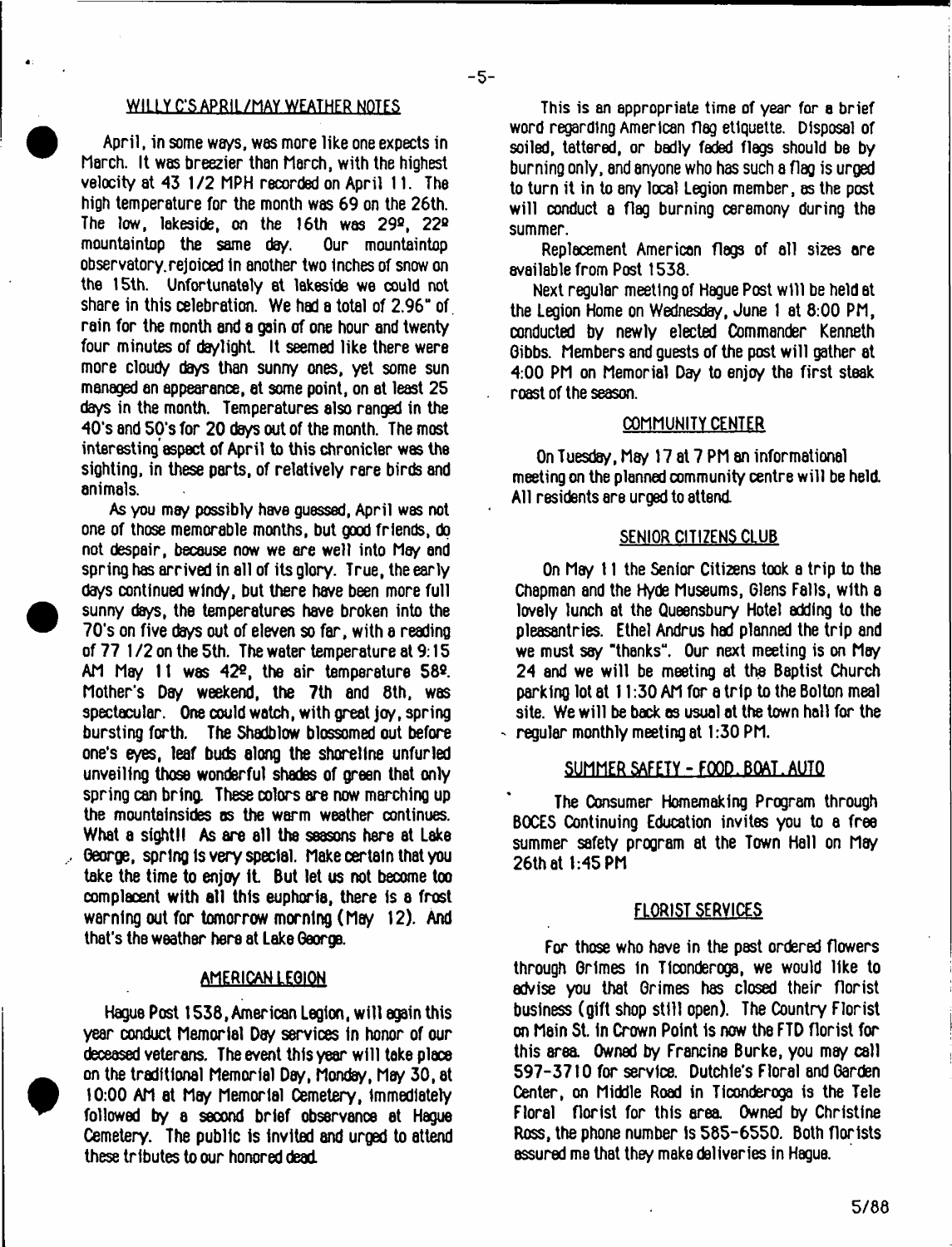### WE GET LETTERS

And we really enjoy and apreciale them. This month we got two letters regarding our lead story in the April Issue regarding Lake George Appreciation Day, which incidently was written by our staff correspondent, Billie DeGraff.

"Your lead article (April Issue) regarding Lake George Appreciation Day mads me want to drop everything and head north to spend that weekend in Hague. You've no idea what a "pull" Lake George exerts on those who love it but can't be there often...."! know the people out there (Texas) think Lake Texoma is great - but then, of course, they've never been to Lake Georgel"...Best regards, Jim Ferguson. (Jim has spent many summers with his family at Indian Kettles).

The second letter comes from Roderick L. Geer, a resident of Forest Bay and Glenview, IL:

"1 don't know who authored the April 1968 piece entitled, 'Lake George Appreciation Day', but there was a touch of the poet  $-$  particularly in the second paragraph. It was beautifully written.

"You ask: 'Are you interested In this bit of history?' Please put this regular reader down in the affirmative. It is both fun and informative.

"In fact, I've copied both of the above items and sent them on to our children in various cities, hopefully keeping their thoughts closer to our little place in Forest Bay.

"You do an outstanding job with this publication and I appreciate it very much."

Ed: The Hague Chronicle staff thanks you both for your sentiments. We ALL truly appreciate Lake George.

# HAGUE VOLUNTEER FIRE DEPARTMENT

AMBULANCE SQUAD-April:

Calls - 7; Man hours - 66; Miles - 326

The Emergency Squad is grateful to those who present donations to the Squad in memory of deceased friends and loved ones. Donations recently received by the Squad in memory of Mr. E. Hamilton Crabbs, will be applied toward the purchase of a Demand Resuscitator Valve. This particular piece of equipment will be of great value in assisting squad personnel in emergency situations.

A course will be offered soon for all Squad personnel who are due for CPR recertification.

## FIRE DEPARTMEN1

There were no fire calls for April

Mey 21, 1988 (Saturday) 12:30 - Spring clean-up

May 23, 1988 - 8:00 PM there will be a chiefs' meeting.

Mey 27,1988 (Friday) - 6:30 - 7:30 PM - Drill on how to use foam. Location to be announced.

A county antenna was placed on Gore Mtn. and will be operational in July. This antenna will increase and improve reception in the area

The Hague Volunteer Fire Dept, is pleased to announce the success of its grant request to the Glens Falls Foundation. The grant amounted to \$5,000.00 and w ill be put in the New Truck Fund.

Passersby will be able to watch the progress of the fund drive as we have placed a "thermometer" type sign at the intersection of 9N end Rt 8. We now have a total of \$70,000 snd are .looking forward to the summer months when we will start "Phase Two" of the campaign. Many events are planned, not the least of which will be the raffling of a 1929 Mercedes Repllcar. This vehicle is the very generous donation of Mr. & Mrs. Alex Sarjeant who have been long time supporters of the HYFD.

It is hoped that the car will not only bring us a long way to our goal but will inspire those who as yet have not joined with their neighbors in supporting the Fire Dept.

It must be reiterated that a small group of dedicated citizens voluntarily supply the needs of \* fire protection, ambulance and emergency service and fire police duties. Example: the fire police directed traffic for 3 1/2 hrs. on 9N during the violent wind and rain storm May 13, coping with downed wires under very hazardous conditions.

We do not expect (indeed, it is impossible because of insurance and other technical issues) ell to aid us in actual emergencies. However, we do expect all to help in the best way they can.

"BE SELFISH, DONATE TIME.AND FUNDS GENEROUSLY."

-------------

There is a gent in Town, whose age I will not mention. He's the one who abounds with many answers and these questions. He deserves plenty of praise and a lot of recognition, but we all think of him as our Town Historian. ..dmf & lm 5/11 /88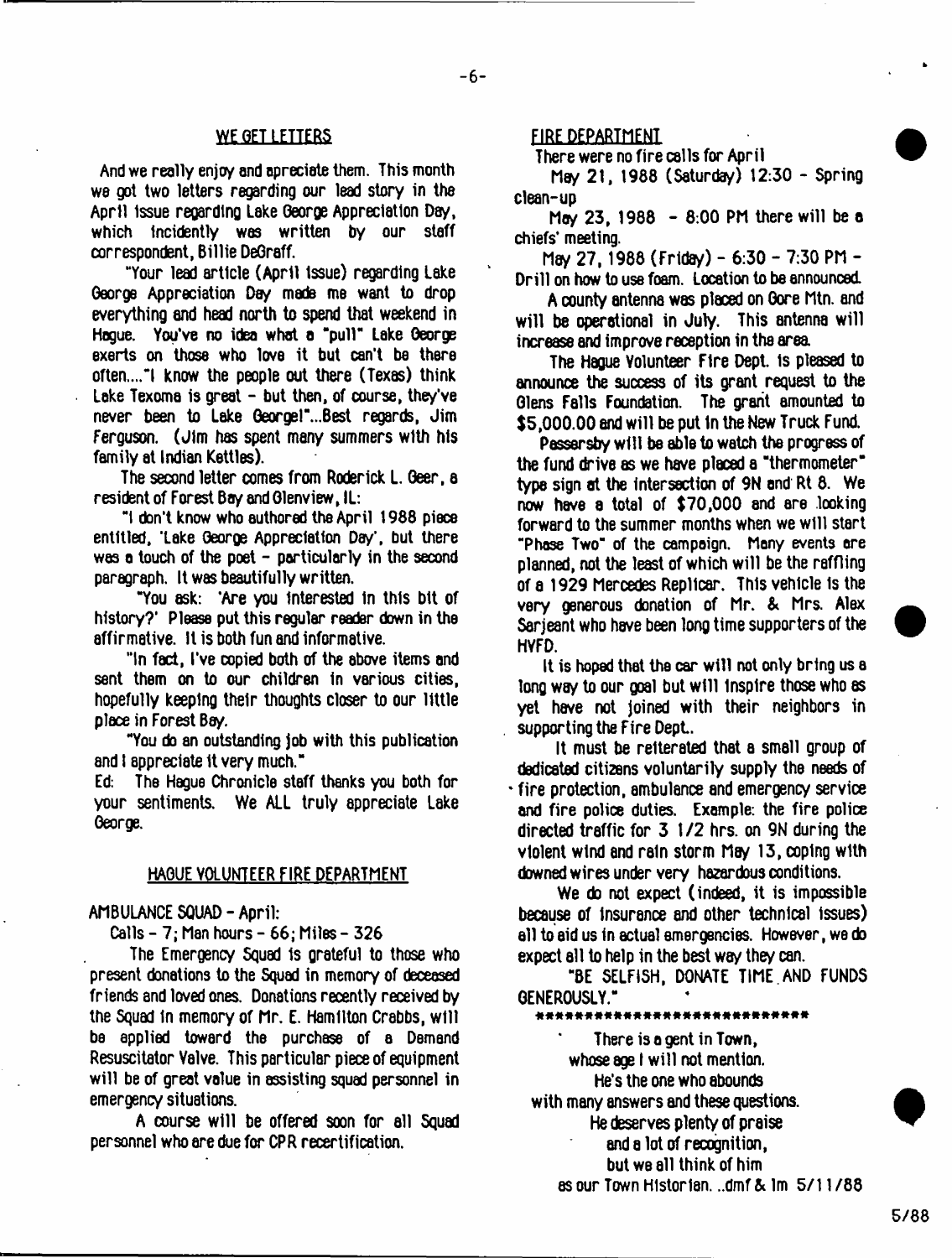### S0UND1NQS

 $-7-$ 

BORN - A girl, Renee Christine, to Julie (Van Patten) and Mike O'Toole, East Lyme, CT on March 21. Proud grandparents are Martha end Grant Van Patten, Silver Bay and Saratoga Springs.

MARRIED - Raymond Laundree, Hague, to Mary Michalak, Ticonderoga on April 16 at St. Mary's Church in Ticonderoga A reception was held at the Laundree home following the ceremony.

MARRIED - Mrs. Florence Bohanan and the Rev. Ray Kelley, residents of Penney Retirement Community, Penney Farms, FL., on April 8, in the Morningside U.C..C. sanctuary in Orange Park, FL. Mrs. Kelley was the wife of the late Rev. Clifford Bohanan, former pastor of the Hague Baptist Church.

MARRIED - Peter Yan Patten, son of Martha and Grant Van Patten, Silver Bey and Saratoga Springs, to Sonnet Allen, Dayton, Ohio on April 9 in Grand Rapids, Ml, where Peter and Sonnet are both employed

DIED - Owen Balcom, 88, a native of Hague, in Riviera Beach, FL. He is survived by his wife and five children and a sister, Florence Smith, Hague.

DIED - Mrs. Malcolm A. Grimes (Loella Wickes) on April 11, 1988 in Ocala, FL. Mrs. Grimes was a resident of Hague, having operated the By-Water Cabins and Restaurant for many years. She Is survived by her son Malcolm Jr., daughter Marion, two brothers and a sister.

DIED - Robert 0. Larter, S3, in Dunstable, MA on April 12. Bob spent many summers at his family's home at Watch Point, Silver Bay. He is survived by his mother, Margaret, a brother and a sister.

DIED - E. Hamilton Crabbs, 77, Lakeshore Drive, Hague, on April 28, 1988. He was a summer resident of Hague since childhood and a year-round resident since retiring. Mr. Crabbs was a member of the original Hague Planning and Zoning Board. He is survived by his wife, Bertha, three sons a brother and a sister and six grandchildren.

SUZANNE FERGUSON, daughter of Mr. & Mrs. James K. Ferguson, Indian Kettles and Bethesda, MD, graduated on May IS from Austin College, Sherman, TX with a degree in Business Administration.

CAROLYN DYKSTRA and TIEAH GAUTREAU recently won honors in The Adirondack Young Authors' Competition. Carolyn, daughter of Mr. & Mrs, Richard Dykstra and Tieah, daughter of Mr. & Mrs. Timothy Gautreau, are both members of the accelerated English class for eighth graders in the Ticonderoga Middle School. Tieah won second honors in prose for her story and Carolyn won second honors in the poetry contest. Our contratulations to both of these outstanding students. Students of this Ticonderoga class won four of the eight top honors in the competition.

DAN OLCOTT, assessor for the town of Hague successfuly completed an Assessment Administration course, March 21-25, 1988 at the Warren County Municipal Center. This course is one of four courses required by NYS Div. of Equalization and Assessment. Dan scored a 92 percentile.

## TICONDEROGA HIGH SCHOOL HONOR ROLL

The following students from Hague have been listed on the Fifth'Marking Period Honor Roll: First Honors: JODI FRASIER, JASON PLASS, KARA REYNOLDS, AMBER STULL. Second Honors: PETER BELDEN, DANIEL DORSETT, THOMAS DORSETT, \* CHRISTOPHER KUZIANIK, AIMEE LAPANN, KYLE MAY. Congratulations!!!

# HELP WANTED-OR GIVEN

This is the time of year that The Hague Chronicle publishes a "Help WentaJ" column. If you ere in need of summer help, or if you want a job this summer, please write to us before June 5th and we will publish your request In the June Issue. Be sure to list the job(s) you want done, or the type of work you are looking for. This is a service of The Hague Chronicle, for which there is no charge.

### REQUEST FOR POST CARDS

Clifton West, town historian Is looking for early postcards of Hague for his files. He is planning to put together a photo album of the cards.